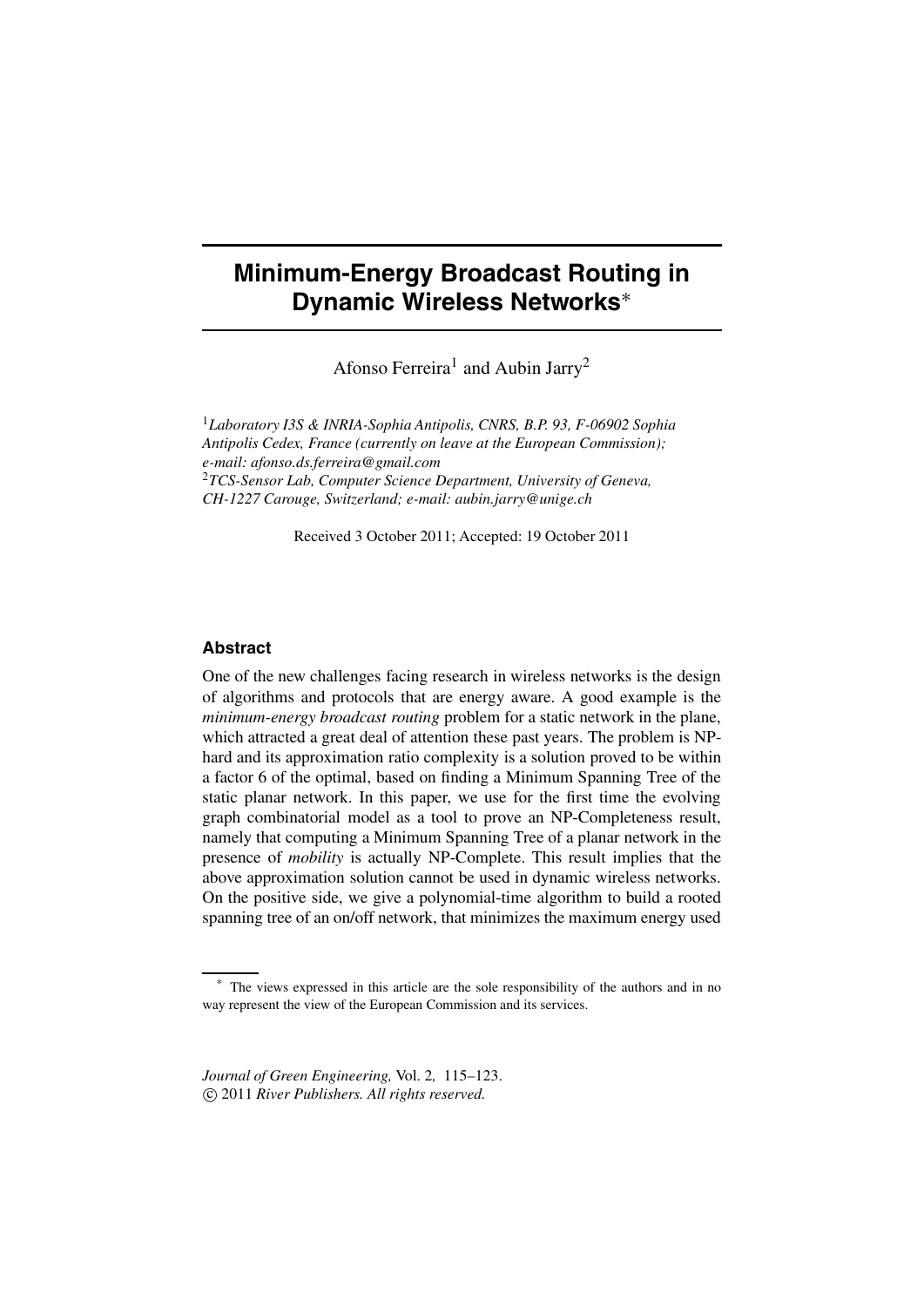by any one node. Such tree could then be used in order to maximize the life-time of wireless communication networks.

**Keywords:** wireless networks, dynamic networks, routing, energy aware, evolving graphs, graph theoretical models, LEO satellite networks, fixedschedule dynamic networks, sensor networks.

## **1 Introduction**

Infrastructure-less mobile communication environments, such as mobile ad-hoc networks, sensor networks, and low earth orbiting (LEO) satellite systems, present a paradigm shift from back-boned networks, in that energy is usually a limited resource provided by batteries. In this setting, the generalized case of network routing using shortest paths or least cost methods are complicated by the need to save energy while ensuring communications. This naturally motivated studying energy aware algorithms and protocols for such ad-hoc networks (see [6, 13, 14] and references therein).

Power-saving communication problems and techniques in ad-hoc networks have received much attention recently. In addition to the above cited references, which belong to the networking community, one can find the same kind of concern in research done in theoretical aspects of communication networks, as witnessed by Clementi et al. [8] and Kirousis et al. [12].

Under the assumption that the nodes in an ad-hoc network can adjust their transmission power on demand, one particularly widely studied question is the following. Given a source in the network, find a power assignment for each node such that the total amount of energy required by the system to broadcast a packet is minimized. This problem is known as the *minimumenergy broadcast routing* (MEBR) problem [5, 8, 12, 15], which is NP-Hard ( [7]). Its complexity approximation ratio was proven in [2] to be 6, based on the construction of a Minimum Spanning Tree (MST) on planar networks with no mobility, that were modeled as usual graphs.

The goal of the present paper is to show that in a setting where even a small amount of dynamics is allowed to the network, then computing a MST is itself already NP-Hard. To prove our results we only assume that nodes and edges in our dynamic network can go to sleep and wake-up, and this according to a known, fixed time schedule. Nodes positions may remain fixed during all the communications. This result evidently implies that computing a MST of a (planar) network with mobility is also NP-Hard.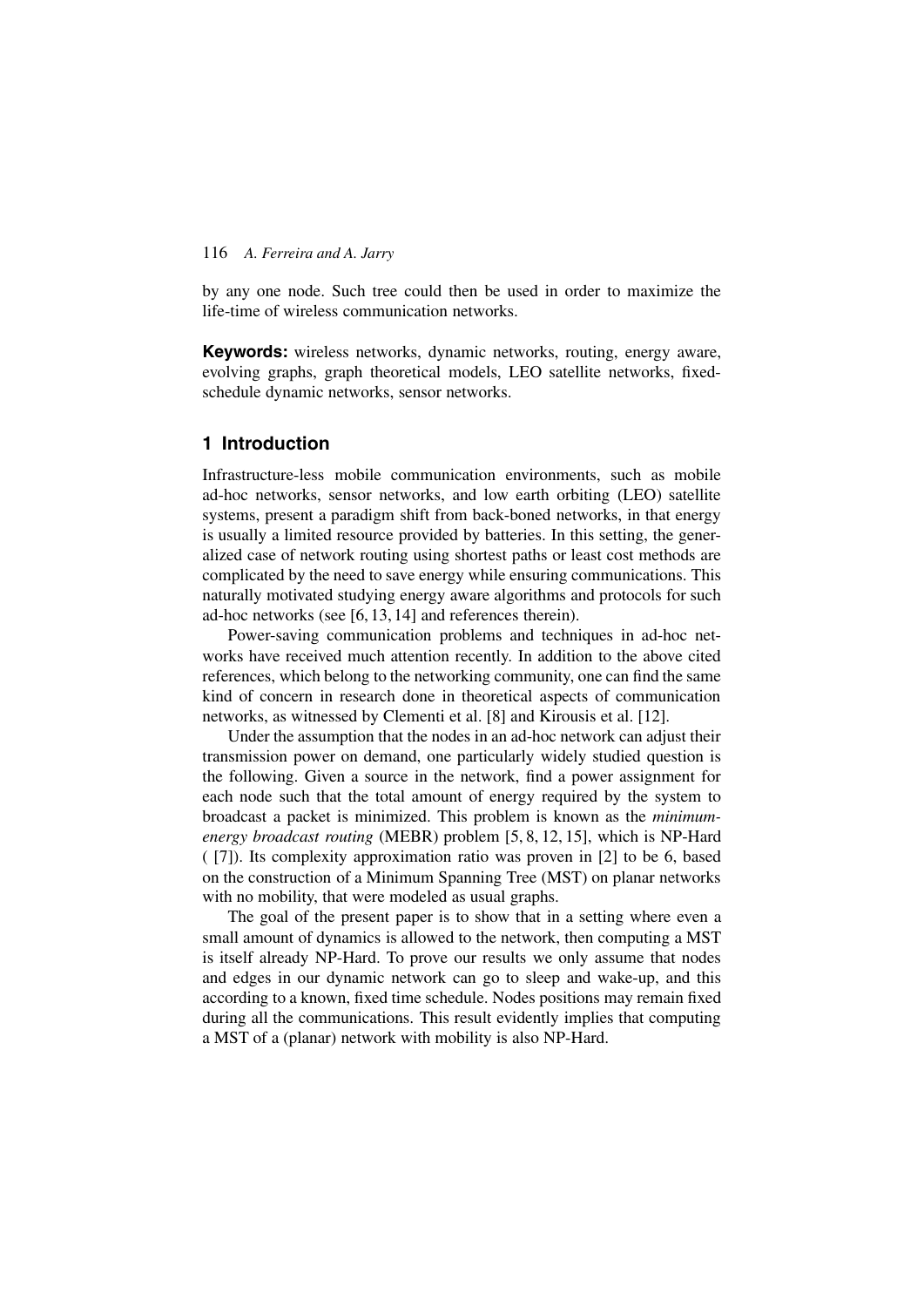#### *Minimum-Energy Broadcast Routing in Dynamic Wireless Networks* 117

As a positive note, we remind that, as pointed out in [6], when the nodes energy is finite, the energy may be the real hard constraint to be met, and the maximum life-time of the network should be the target of communication schemes. Under the same assumptions as above (fixed-schedule presence intervals, no mobility), we give a polynomial-time algorithm to build a rooted spanning tree of the network, that minimizes the maximum energy used by any one node. Such tree could then be used in order to maximize the life-time of wireless communication networks which respect to our assumption, like sensor networks.

In order to prove our results, we use the combinatorial model called *evolving graphs*, proposed in [10] as a formal abstraction for dynamic networks. Concisely, an evolving graph is an indexed sequence of subgraphs of a given graph, where the subgraph at a given index point corresponds to the network connectivity at the time interval indicated by the index number. The time domain is further incorporated into the model by restricting *journeys* (i.e., the equivalent of paths in usual graphs) to *never* move into edges which existed only in past subgraphs. Energy required by communications will then be modeled as edge weights, as usually.

We remark that this model may be as general as to allow for arbitrary changes between two consecutive time steps, with the possible creation and/or deletion of any number of vertices and edges. Furthermore, evolving graph edges can also be associated with traversal times. Algorithms were proposed for finding *foremost*, *shortest*, and *fastest* journeys in dynamic mobile networks modeled by evolving graphs [16] and then used to evaluate the performance of the best known protocols for ad-hoc mobile networks [11]. Evolving graphs may also be used to model other path problems, like those formulated under the MERIT approach [9], where the authors used the notion of competitive analysis [4] on a dynamic setting in order to assess the quality of protocols studied on snapshots describing the history of the network.

This paper is organized as follows. In the next section, basic definitions are given for various common graph theory terms in the context of evolving digraphs. In Section 2, we give an algorithm to compute rooted broadcast trees and show that this structure is minimal in evolving graphs. In Section 3, we prove that the minimum spanning tree problem is NP-hard, whereas in Section 4, we give a polynomial-time algorithm for min-max broadcast trees. Section 5 contains concluding remarks and scope for further research.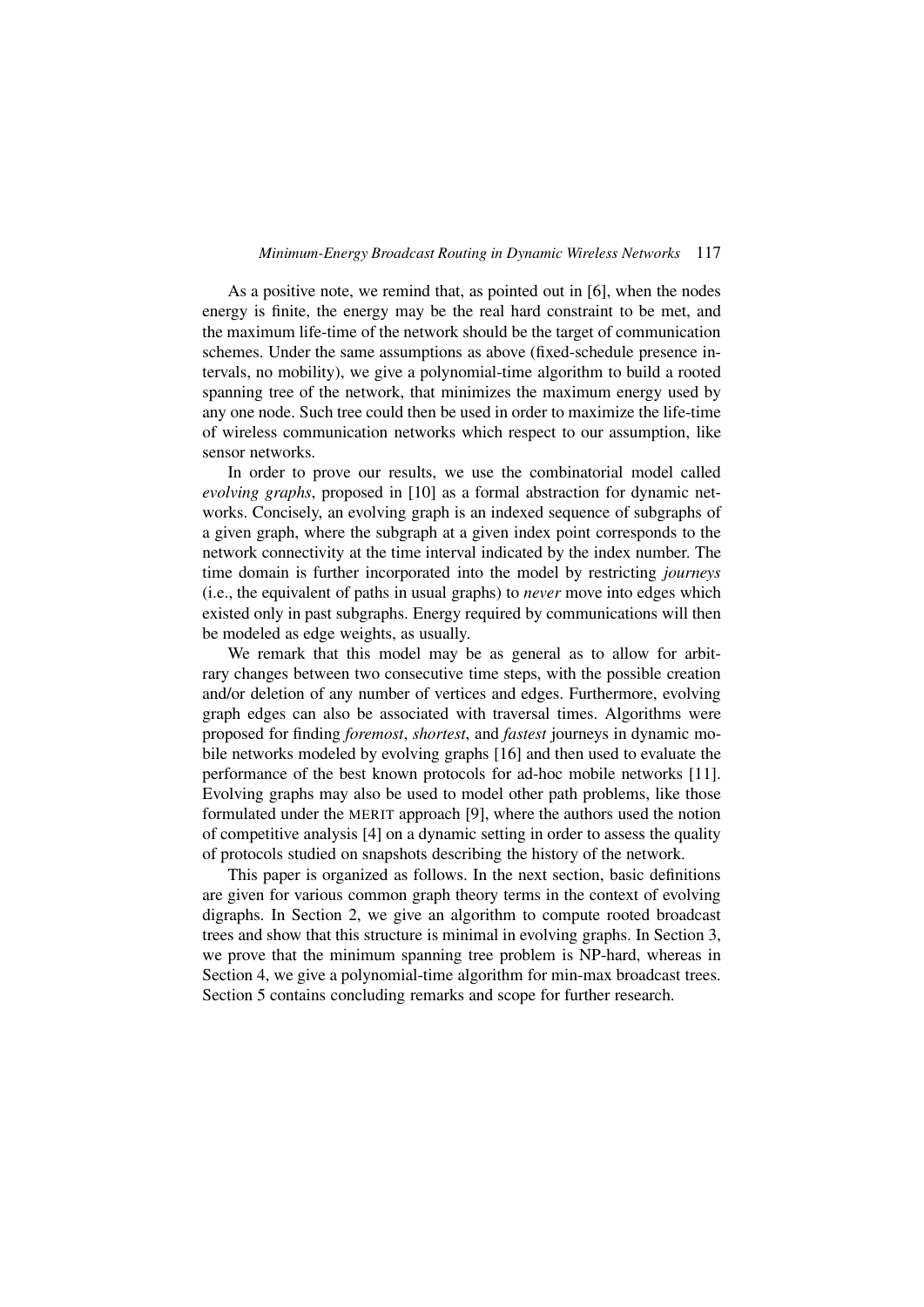### **2 The Network Model**

We use *evolving graphs* as a formal abstraction for dynamic networks, as follows.

**Definition 1 (Evolving Graphs).** *Let there be given a graph G(V,E) and an ordered sequence of its subgraphs,*  $S_G = G_1, G_2, \ldots, G_T$  *such that*  $\bigcup_{i=1}^{T} G_i = G$ *. Let*  $S_T = t_0, t_1, t_2, \ldots, t_T$  *be an ordered sequence of time instants. Then, the system*  $G = (G, S_G, S_T)$  *is called an evolving graph. We denote*  $|V| = N$  *and*  $|E| = M$ *. We call G the underlying graph of G.* 

The duration of transmitting one packet over a link in the network is given as a function  $\zeta$  representing the links' traversal times. Each  $G_i$  is the subgraph in place during  $[t_{i-1}, t_i]$ . The time domain  $\mathbb T$  is further incorporated into the model in the definition of *journeys*, as follows. We call *route in*  $G$  a path  $R = e_1, e_2, \ldots, e_k$  with  $e_i \in E_G$  in *G*. Let  $R_\sigma = \sigma_1, \sigma_2, \ldots, \sigma_k$  with  $\sigma_i \in \mathbb{T}$ be a time schedule indicating when each edge of the route *R* is to be traversed. We define a *journey*  $\mathcal{J} = (R, R_{\sigma})$  if and only if  $R_{\sigma}$  is in accordance with R, *ζ* , and G, i.e., J allows for a traversal from *u* to *v* in G. Note that journeys cannot go to the past. Corresponding to each edge  $e$  in  $E_G$  (respectively, node *v* in  $V_G$ ) we can define an *edge presence schedule*  $P_E(e)$  (respectively, *node presence schedule*  $P_V(v)$ . We define the *activity of a vertex v* as the number of its activations/desactivations and the *activity of an edge e* in the same way. The *activity of an evolving graph δ* is defined as the maximum activity. And the *dynamics of an evolving graph* is defined as  $(\delta - 1)/T$ . As a consequence, since usual graphs have  $\delta = 1$ , they have dynamics zero.

We will now introduce the notion of *sub-evolving graphs*. Informally, a sub-evolving graph is an evolving graph in which the presence intervals are contained in the presence intervals of the original evolving graph.

**Definition 2 (Sub-evolving graph).** Let  $\mathcal{G} = (G, \mathcal{S}_G, cS_T)$  be an evolving *graph.*  $G' = (G', S'_G, S'_T)$  *is called a sub-evolving graph of*  $G$  *if*  $G'$  *is a subgraph of G and if there is a monotonous function*  $f : \mathbb{N} \to \mathbb{N}$  *such that for all i*,  $G'_{i}$  *is a subgraph of*  $G_{f(i)}$  *and*  $[t_{i-1}, t_{i}] \subset [t_{f(i)-1}, t_{f(i)}].$ 

**Definition 3 (Rooted evolving tree).** *Given a vertex*  $r \in V$ *, an evolving tree in*  $G$  *with root*  $r$  *is a sub-evolving graph*  $G_r \subset G$ *, such that*  $G_r$  *is a tree, such that each edge has exactly one presence interval, and such that there is a journey from r to every vertex in the tree. We say that a rooted evolving tree is* spanning *if it contains all vertices in V .*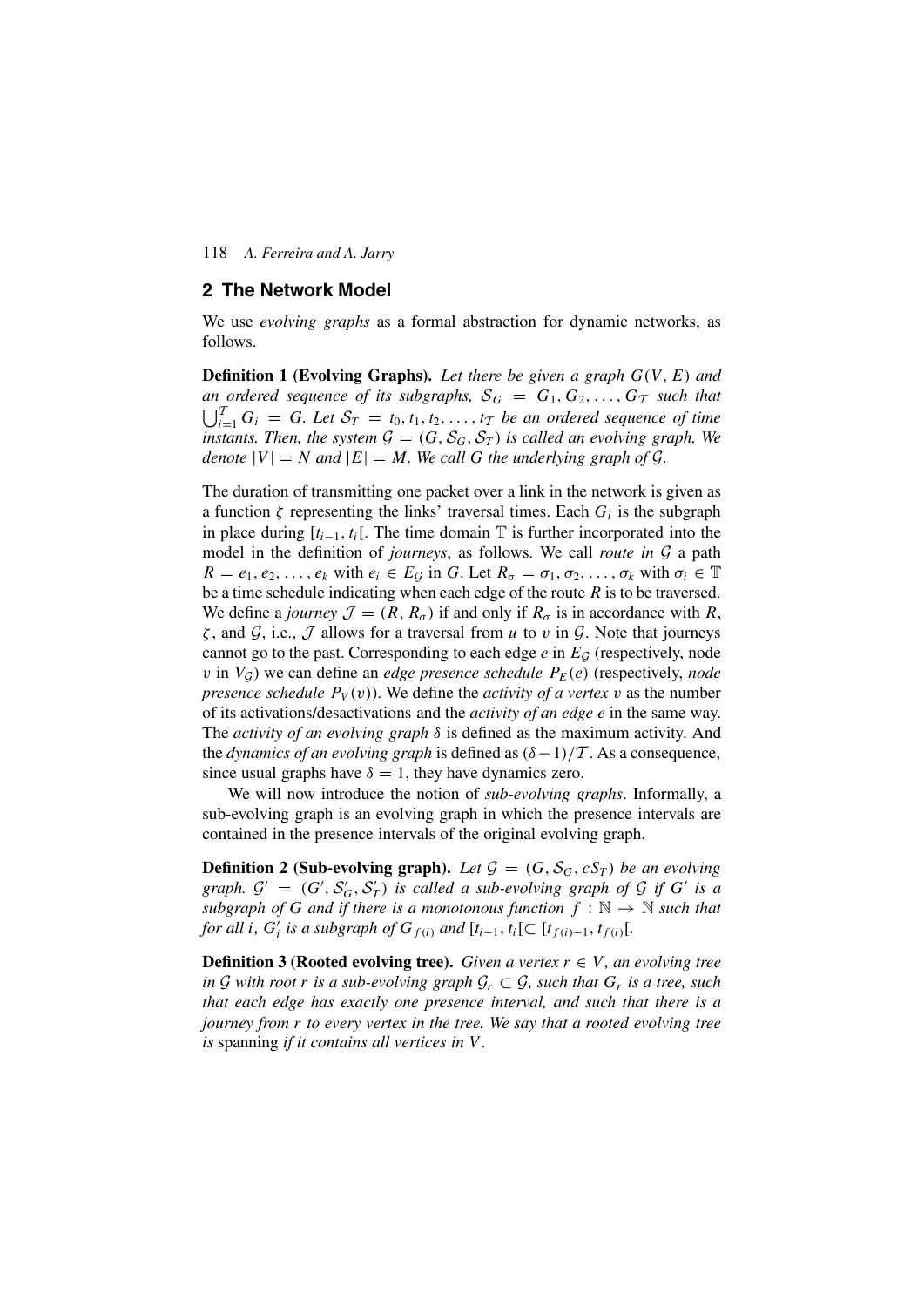*Minimum-Energy Broadcast Routing in Dynamic Wireless Networks* 119

Observe that even if a sub-evolving graph allows less communication, its dynamics and space complexity may be greater than those of the original evolving graph. However, evolving trees have minimal space complexity.

## **2.1 Optimality of Evolving Trees**

In [16] trees of foremost journeys were defined and computed. Their existence for every connected subgraph implies the following lemma:

**Lemma 1 (Rooted evolving tree).** *Given an evolving graph* G *and a vertex r, if there is a journey from r to every vertex in* G*, then* G *contains a spanning evolving tree rooted in* G*.*

This is particularly interesting because it means that rooted evolving trees are always part of a sub-evolving graph that allows communication from a single node. From this, we know that optimal structures for broadcasting are evolving rooted trees, provided that the cost function respects the inclusion property (the cost of a sub-evolving graph is smaller than cost of other subevolving graphs that contain it):

**Theorem 1 (Optimality).** *Given an evolving graph* G*, a set X of vertices and a root r*, given a cost function *c* on its sub-evolving graphs; if  $\forall G'' \subset G' \subset G$ *we have*  $c(G'') \leq c(G')$  *then the minimum structure with journeys from r to every vertex in X is an evolving tree.*

# **3 Minimum-Cost Spanning Trees**

Given an energy consumption function  $c: E \to \mathbb{R}_+$  on the edges of the network, the cost function of a broadcast structure we study in this section consists in adding the consumption (cost) of each edge in the structure.

This cost function on the structure respects the inclusion property, defined in Section 2.1, so according to Theorem 1 the minimum cost broadcast structure on an evolving graph will be a rooted evolving tree.

Unfortunately, although minimum-cost spanning trees can be found in polynomial-time in standard graphs, the problem of finding a minimum-cost rooted evolving tree is NP-hard, even if nodes are static in an Euclidean plane and the cost function on the edges is the square of their length. We show it by reducing the Steiner tree problem:

**Theorem 2 (NP-hardness).** *The problem of finding a single source minimum cost broadcast tree in an evolving graph is NP-hard, even if nodes are static*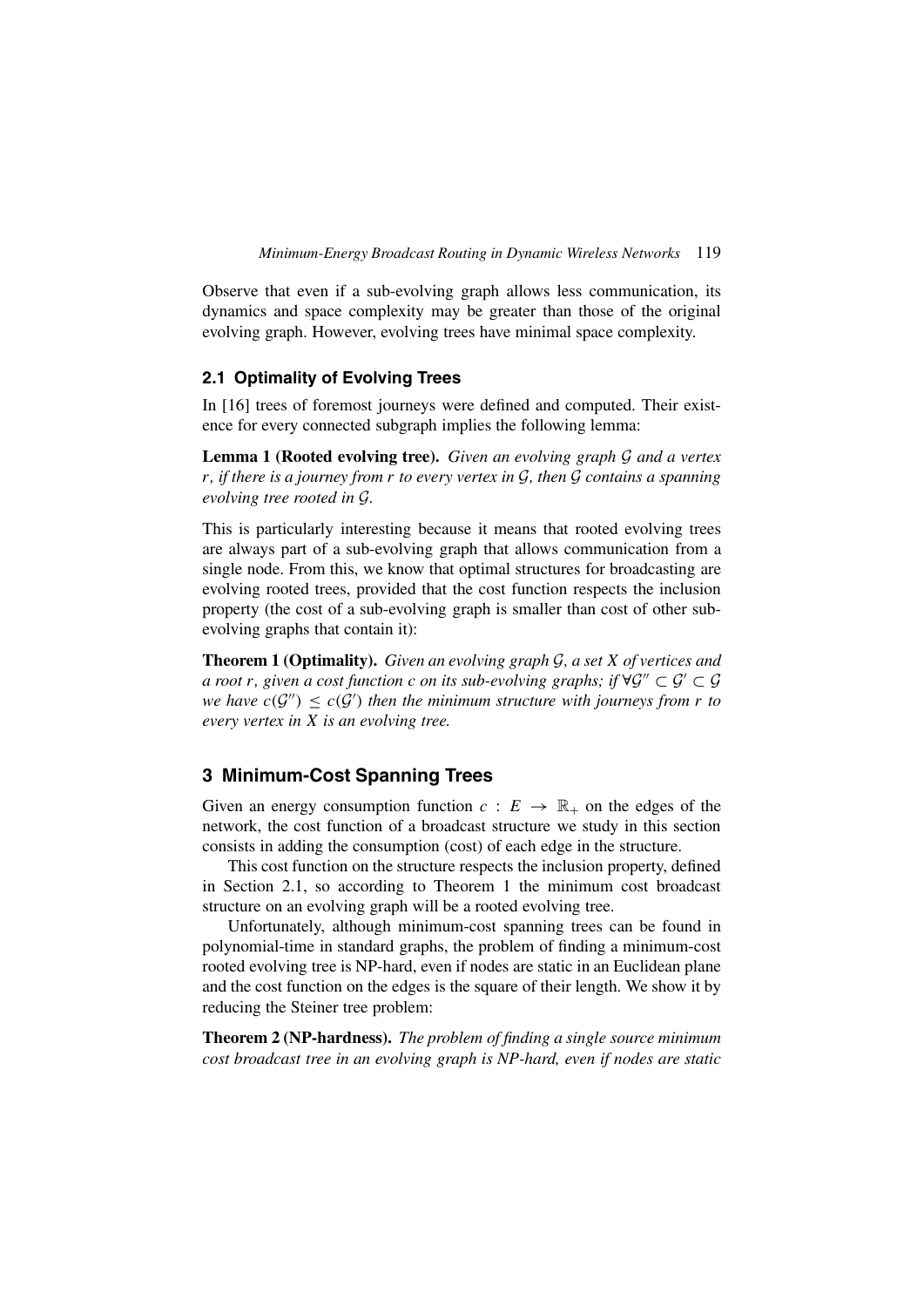### *in a Euclidean plane and the cost function on the edges is the square of their Euclidean length.*

*Proof.* We reduce the Steiner minimum cost tree problem in a planar graph with Euclidean distances, to our own problem. In the Steiner problem, we are given a planar graph  $G = (V, E)$ , and a set of vertices  $X \subset V$  The problem consists in finding a tree in *G* containing all the vertices in *X*, and such that the sum of the costs of its edges is minimum. The cost of an edge is the square of its length in the plan.

*Transformed problem*: For each *y* in  $Y = V \ X$  we create two new vertices y' and y''.  $y'$  and  $y''$  are both positioned at distance  $\epsilon$  from y. We call  $Y' = \{y'suchthaty \in Y\}$  and  $Y'' = \{y''suchthaty \in Y\}$ . We set  $V' = V \bigcup Y' \bigcup Y''$ . Let  $E' = E \bigcup X \times Y' \bigcup Y' \times Y'' \bigcup Y'' \times Y$ .  $G' = (V', E')$ is the underlying graph of our evolving graph  $G$ , defined as follows: every edge has a delay of 1. Every edge in *E* is available during the whole interval  $[2, |V| + 2]$ ; every edge in  $X \times Y'$  is available during [0, 1], every edge in  $Y' \times Y''$  is available during [1, 2] and every edge in  $Y'' \times Y$  is available during  $[|V| + 1, |V| + 2]$ . The cost function *c'* is already defined. Provided that *X* is non-empty, we arbitrarily single out a source  $s \in X$ . Now, the vertices in  $Y'$  can be reached only from *s* during [0, 1]. Vertices in  $Y''$  may be reached during [1, 2] for a small cost (less then  $|V| \times \epsilon^2$ ). Vertices in *Y* may be reached during  $[|V| + 1, |V| + 2]$  for an additional  $|V| \times \epsilon^2$ . Provided that *X* is nonempty, we arbitrarily single out a source  $s \in X$ . Our problem consists in finding a broadcast tree with source *s*, such that the sum of the costs of its edges minimum. Vertices in *Y* can be reached almost for free, that is for less than  $2|V|\epsilon^2$  (where  $\epsilon$  is as small as needed).  $\Box$ 

# **4 Min-Max Rooted Evolving Tree**

In this section, given an arbitrary cost function  $c : E \to \mathbb{R}_+$ , our goal is to minimize the edge with maximum cost in the broadcast tree. Energy-wise, it corresponds to maximizing the life span of the wireless network, where every component is independent. The problem of minimizing the maximum cost in a rooted evolving tree can be solved in polynomial time by the algorithm below.

**Algorithm (minmax tree) Complexity:**  $O(M^2 \log \delta + MN(\log n + \log \delta))$ **Input:** an evolving graph G, a root node  $r \in V$  and a cost function  $c : E\mathbb{R}_+$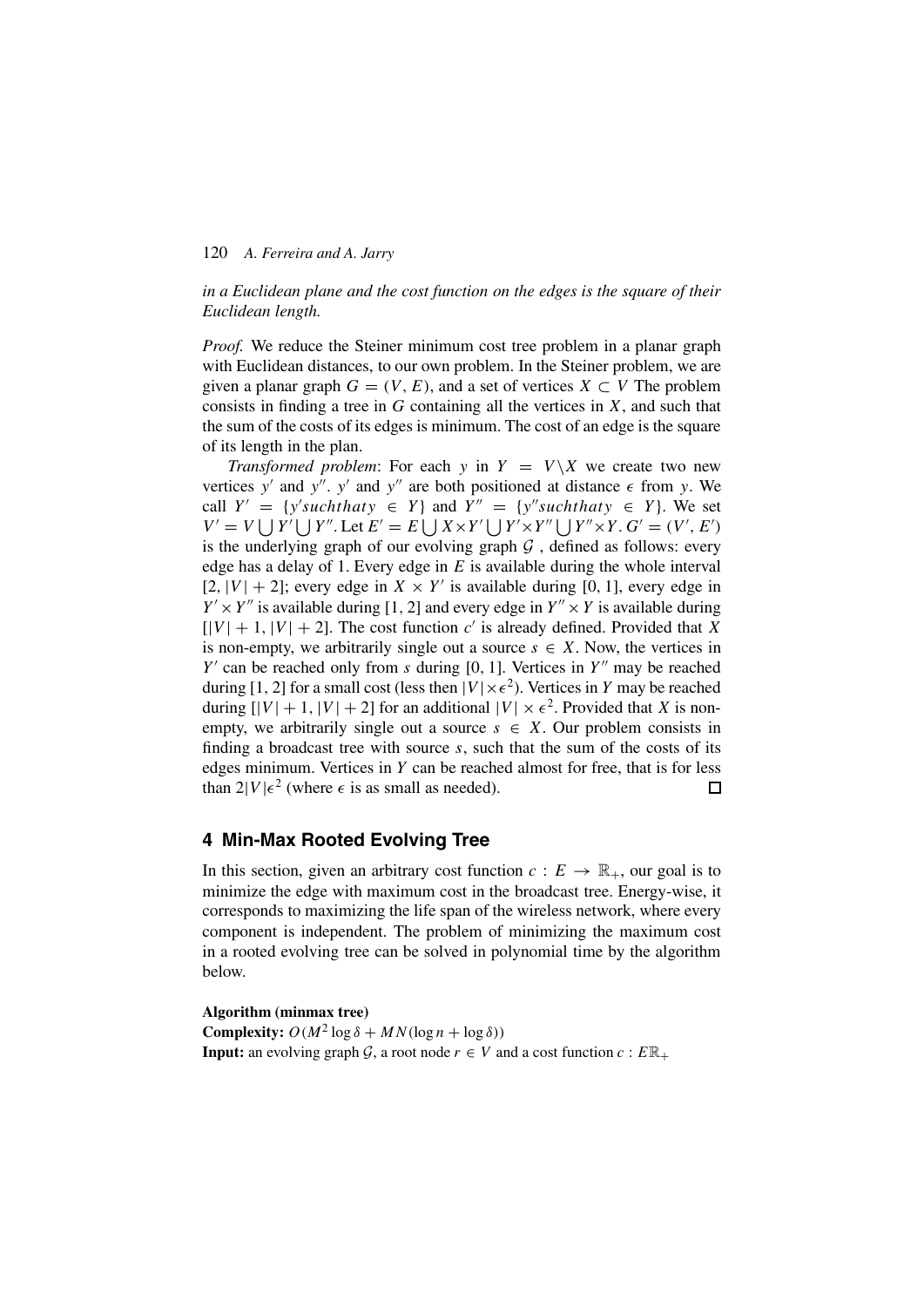**Output:** an array *ead* of dates in the time domain T, an array *father* of vertices which gives for every vertex except *r* its father in the evolving rooted tree

*\* the source has arrival date 0. The other vertices have arrival date* ∞*.*

*\* order all the edges of the evolving graph according to their cost.*

*\* while there is a vertex rich has arrival date* ∞*, do*

 $-$  take the cheapest edge  $(x, y)$ *.* 

*– Repeat*

 $-$  *if it is possible to take the edge*  $(x, y)$  *after the arrival date of x, and if this makes for an earlier arrival date for y, then compute the earliest possible arrival date for y in this manner, update the arrival date for y, and state that x is the father of y*

*– take the edge immediately more expensive – Until a vertex has been updated*

In a worst-case scenario, our algorithm computes *M* times a new Dijkstra tree. This algorithm allows to store intermediate information on the network, so we can compute independently best paths towards any node. If we are never interested in independent paths, one can make a dichotomic search on the maximum cost, erase all edges above the cost and compute a tree. With this option, the worst case complexity drops to  $O(\log M \times (M + N(\log N + \log \delta))).$ 

# **5 Conclusion**

In this paper we showed that computing a Minimum-Cost Rooted Spanning Tree on an Evolving Graph is NP-Hard, and that minimizing the maximum edge-cost on a Rooted Spanning Tree is polynomial. The former result implies that even a little dynamic behavior of the network precludes the use of the MST-based heuristic to solve the MEBR problem, as it was previously hinted in the literature. Fortunately, for fixed-schedule dynamic networks where energy is finite, like some sensor networks, the question of maximizing the network life-time can be solved in polynomial time according to the results shown in this paper.

With respect to perspectives, the theory of Evolving Graphs is in its infancy. In [1] the need for reproducibility of research outcomes through the development of reference models was expressed, as well as the fact that these new autonomous networks will be harnessed only through substantial innovation and paradigm shifts. The first results on Evolving Graphs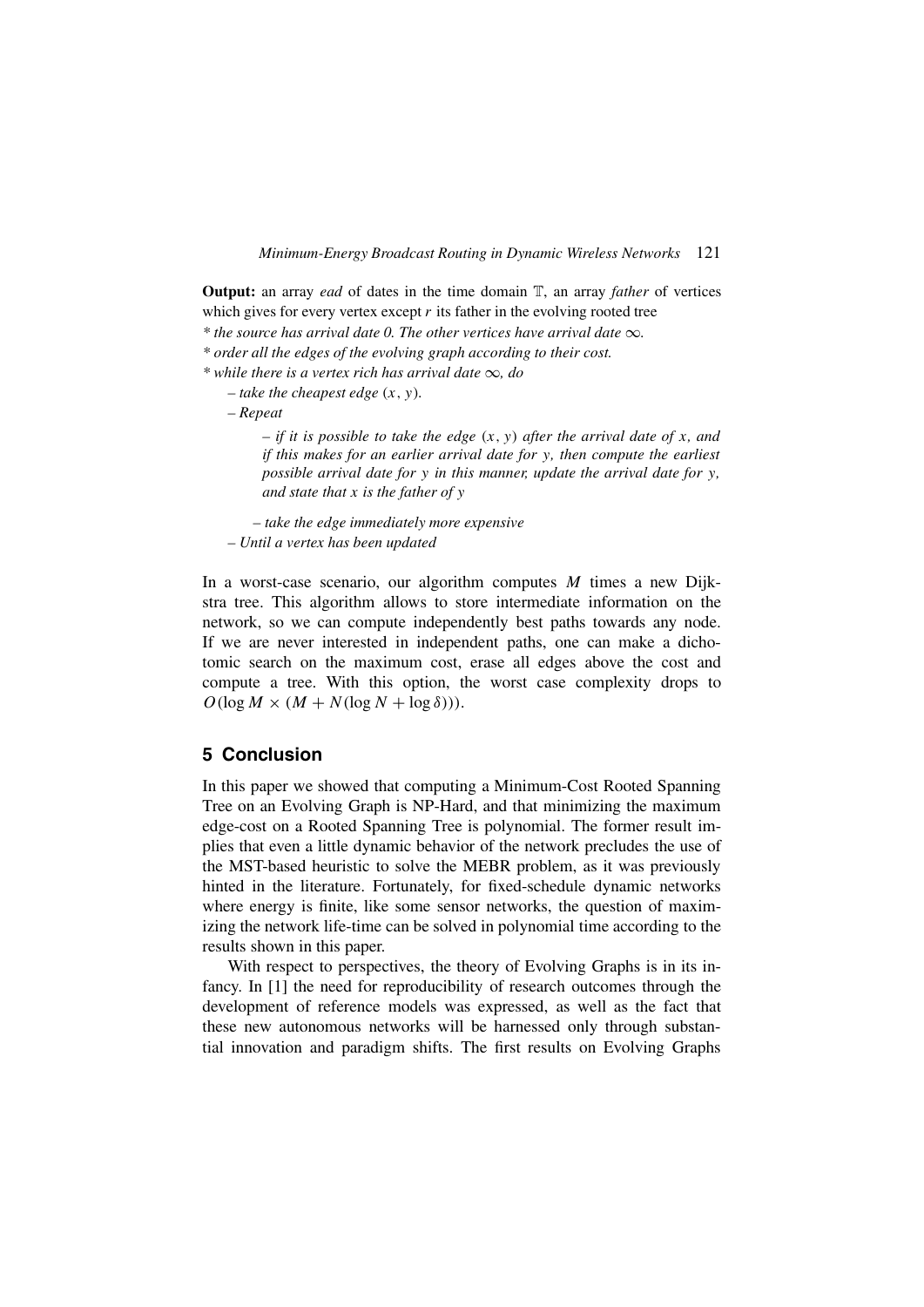show that old questions treated on usual graph models for static networks may be unsettled in a dynamic setting (scheduled transmissions, sleeping modes, mobility, etc.), requiring new insights. For instance, it was shown that, unlike usual graphs, finding connected components in evolving graphs is NP-Complete [3]. The way is wide open for building a new combinatorial and algorithmic toolkit for dynamic networks.

### **References**

- [1] Report of the National Science Foundation Workshop on Fundamental Research in Networking, 2003.
- [2] C. Ambuehl. An optimal bound for the MST algorithm to compute energy efficient broadcast trees in wireless networks. In *Proceedings of 32nd ICALP*, pp. 1139–1150, 2005.
- [3] S. Bhadra and A. Ferreira. Complexity of connected components in evolving graphs and the computation of multicast trees in dynamic networks. In S. Pierre, M. Barbeau, and E. Kranakis (eds.), *Proceedings of Adhoc-Now'03*, Montreal, October 2003. Lecture Notes in Computer Science, Vol. 2865, pp. 259–270, Springer Verlag, 2003.
- [4] A. Borodin and R. El-Yaniv. *Online Computation and Competitive Analysis*. Cambridge University Press, 1998.
- [5] W.T. Chen and N.F. Huang. The strongly connecting problem on multihop packet radio networks. *IEEE Transactions on Communications*, 37(3):203–295, October 1989.
- [6] Imrich Chlamtac, Marco Conti, and Jennifer J.N. Liu. Mobile ad hoc networking: Imperatives and challenges. *Ad Hoc Networks*, 1:13–64, 2003.
- [7] A. Clementi, P. Crescenzi, P. Penna, G. Rossi, and P. Vocca. On the complexity of computing minimum energy consumption broadcast subgraphs. In *Proceedings 18th Annual Symposium on Theoretical Aspects of Computer Science*. Lecture Notes in Computer Science, Vol. 2010, pp. 121–131, Springer-Verlag, 2001.
- [8] A. Clementi, P. Penna, and R. Silvestri. On the power assignment problem in radio networks. In *Proceedings Electronic Colloquium on Computational Complexity*, 2000.
- [9] A. Faragò and V.R. Syrotiuk. A unified framework for routing protocol. In *Proceedings ACM Mobicom 01*, pp. 53–60, 2001.
- [10] A. Ferreira. Building a reference combinatorial model for manets. *IEEE Network*, 18(5):24–29, 2004.
- [11] A. Ferreira, A. Goldman, and J. Monteiro. Performance evaluation of routing protocols for manets with known connectivity patterns using evolving graphs. *Wireless Networks*, 16(3):627–640, 2010.
- [12] L.M. Kirousis, E. Kranakis, D. Krizanc, and A. Pelk. Power consumption in packet radio networks. *Theoretical Computer Science*, 243:289–305, 2000.
- [13] Vinod Namboodiri. *Algorithms & Protocols Towards Energy-Efficiency in Wireless Networks*. VDM Verlag, Saarbrücken, Germany, 2009.
- [14] I. Stojmenovic (ed.). *Handbook of Wireless Networks and Mobile Computing*. John Wiley & Sons, 2002.